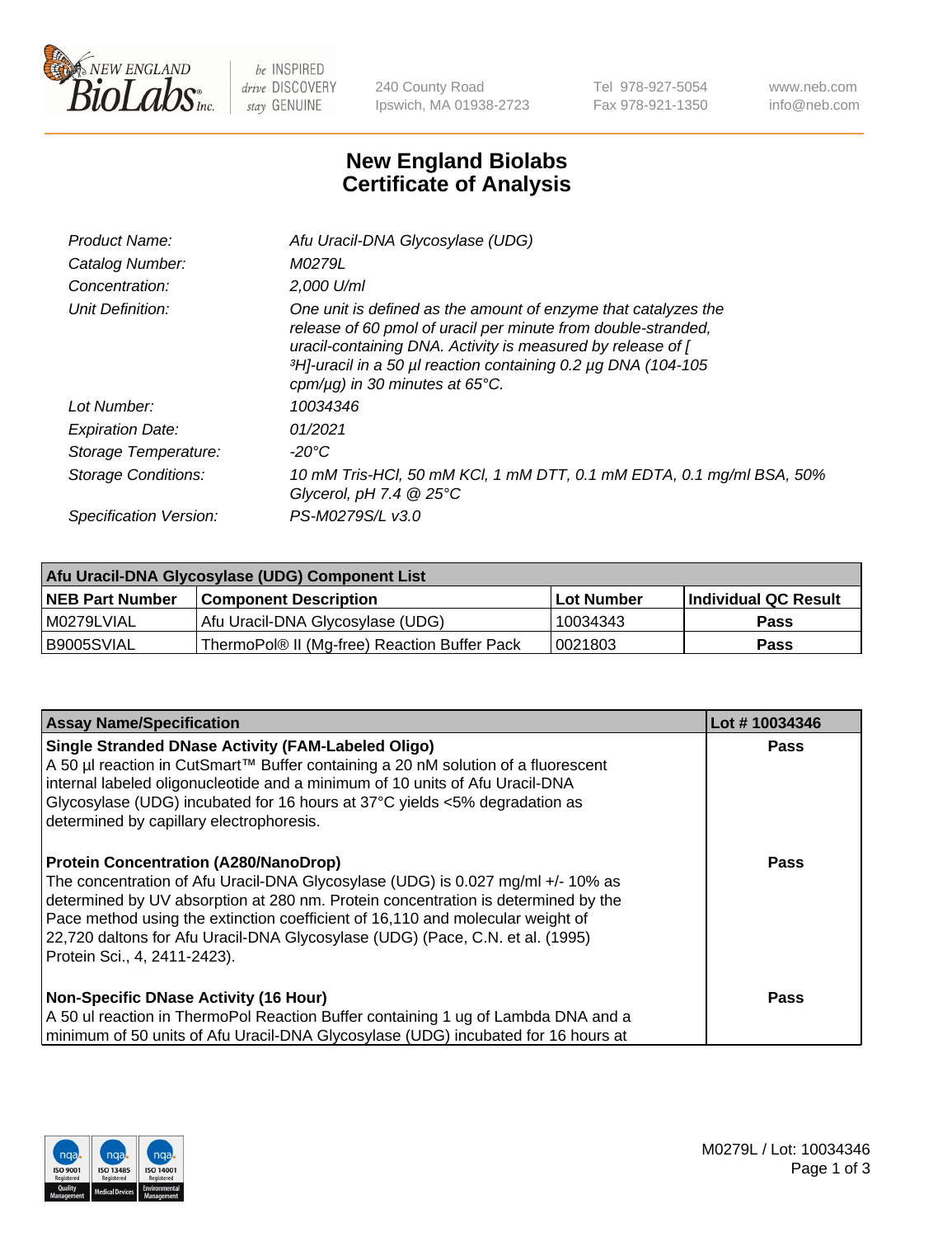

be INSPIRED drive DISCOVERY stay GENUINE

240 County Road Ipswich, MA 01938-2723 Tel 978-927-5054 Fax 978-921-1350

www.neb.com info@neb.com

| <b>Assay Name/Specification</b>                                                                                                                                                                                                                                                                                                                                                                 | Lot #10034346 |
|-------------------------------------------------------------------------------------------------------------------------------------------------------------------------------------------------------------------------------------------------------------------------------------------------------------------------------------------------------------------------------------------------|---------------|
| 65°C results in a DNA pattern free of detectable nuclease degradation as determined<br>by agarose gel electrophoresis.                                                                                                                                                                                                                                                                          |               |
| <b>Exonuclease Activity (Radioactivity Release)</b><br>A 50 µl reaction in ThermoPol Reaction Buffer containing 1 µg of a mixture of single<br>and double-stranded [3H] E. coli DNA and a minimum of 50 units of Afu Uracil-DNA<br>Glycosylase (UDG) incubated for 4 hours at 65°C releases <0.1% of the total<br>radioactivity.                                                                | <b>Pass</b>   |
| <b>Endonuclease Activity (Nicking)</b><br>A 50 ul reaction in ThermoPol Reaction Buffer containing 1 ug of supercoiled PhiX174<br>DNA and a minimum of 4 units of Afu Uracil-DNA Glycosylase (UDG) incubated for 4<br>hours at 65°C results in <20% conversion to the nicked form as determined by agarose<br>gel electrophoresis.                                                              | <b>Pass</b>   |
| Double Stranded DNase Activity (Labeled Oligo)<br>A 50 µl reaction in CutSmart™ Buffer containing a 20 nM solution of a fluorescent<br>labeled double-stranded oligonucleotide containing a blunt end and a minimum of 10<br>units of Afu Uracil-DNA Glycosylase (UDG) incubated for 16 hours at 37°C yields <5%<br>degradation as determined by capillary electrophoresis.                     | <b>Pass</b>   |
| <b>DNase Activity (Labeled Oligo, 5' extension)</b><br>A 50 µl reaction in CutSmart™ Buffer containing a 20 nM solution of a fluorescent<br>labeled double-stranded oligonucleotide containing a 5' extension and a minimum of<br>10 units of Afu Uracil-DNA Glycosylase (UDG) incubated for 16 hours at 37°C yields<br><5% degradation as determined by capillary electrophoresis.             | <b>Pass</b>   |
| <b>DNase Activity (Labeled Oligo, 3' extension)</b><br>A 50 µl reaction in CutSmart™ Buffer containing a 20 nM solution of a fluorescent<br>labeled double-stranded oligonucleotide containing a 3' extension and a minimum of<br>10 units of Afu Uracil-DNA Glycosylase (UDG) incubated for 16 hours at 37°C yields<br><5% degradation as determined by capillary electrophoresis.             | <b>Pass</b>   |
| <b>RNase Activity (Extended Digestion)</b><br>A 10 µl reaction in NEBuffer 4 containing 40 ng of a 300 base single stranded RNA<br>and a minimum of 2 units of Afu Uracil-DNA Glycosylase (UDG) is incubated at 37°C.<br>After incubation for 16 hours, >90% of the substrate RNA remains intact as<br>determined by gel electrophoresis using polyacrylamide gel electrophoresis<br>detection. | <b>Pass</b>   |
| <b>Protein Purity Assay (SDS-PAGE)</b><br>Afu Uracil-DNA Glycosylase (UDG) is ≥ 95% pure as determined by SDS-PAGE analysis<br>using Coomassie Blue detection.                                                                                                                                                                                                                                  | Pass          |